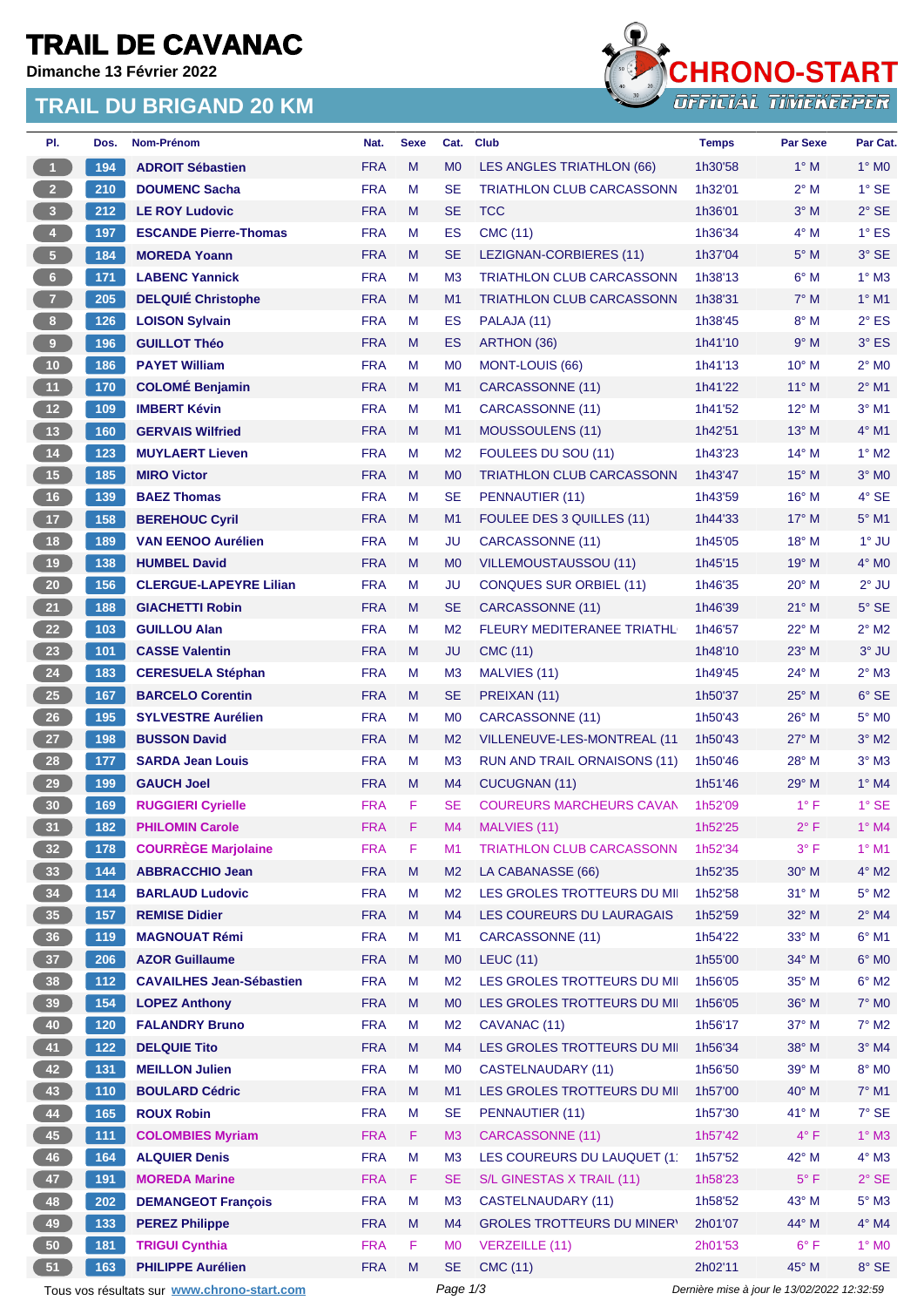# **TRAIL DE CAVANAC**

**Dimanche 13 Février 2022**

#### **TRAIL DU BRIGAND 20 KM**



| PI.             | Dos.  | <b>Nom-Prénom</b>                           | Nat.       | <b>Sexe</b> | Cat.           | <b>Club</b>                         | <b>Temps</b> | <b>Par Sexe</b>                             | Par Cat.                    |
|-----------------|-------|---------------------------------------------|------------|-------------|----------------|-------------------------------------|--------------|---------------------------------------------|-----------------------------|
| 52              | 113   | <b>BARLAUD Stéphanie</b>                    | <b>FRA</b> | F.          | M <sub>2</sub> | LES GROLES TROTTEURS DU MI          | 2h03'16      | $7^\circ$ F                                 | $1^\circ$ M2                |
| 53              | 213   | <b>ARNERO Christophe</b>                    | <b>FRA</b> | M           | M <sub>2</sub> | <b>ASC CYCLISME</b>                 | 2h06'17      | 46° M                                       | $8^\circ$ M2                |
| 54              | 161   | <b>GERVAIS Séverine</b>                     | <b>FRA</b> | F.          | M1             | PAPY COACH (11)                     | 2h06'31      | $8^{\circ}$ F                               | $2^{\circ}$ M1              |
| 55              | 172   | <b>CROUZIL Christian</b>                    | <b>FRA</b> | M           | M <sub>4</sub> | <b>MONTESQUIEU LAURAGAIS (31)</b>   | 2h06'31      | $47^\circ$ M                                | $5^\circ$ M4                |
| 56              | 162   | <b>DARAND Nadège</b>                        | <b>FRA</b> | F.          | M <sub>0</sub> | <b>TEAM PAPY COACH/LES COUREL</b>   | 2h06'32      | $9^{\circ}$ F                               | $2^{\circ}$ MO              |
| 57              | 115   | <b>CHAMPROSE Régis</b>                      | <b>FRA</b> | М           | M <sub>2</sub> | GSE GRUISSAN (11)                   | 2h07'42      | 48° M                                       | $9°$ M <sub>2</sub>         |
| 58              | 193   | <b>REYNE Daniel</b>                         | <b>FRA</b> | M           | M <sub>6</sub> | <b>GRUISSAN SPORTS EVENEMENT</b>    | 2h08'17      | 49° M                                       | $1^\circ$ M <sub>6</sub>    |
| 59              | 141   | <b>RIGOURD Jean-Louis</b>                   | <b>FRA</b> | м           | M1             | <b>COUREURS DU LAUQUET (11)</b>     | 2h08'24      | $50^\circ$ M                                | $8^\circ$ M1                |
| 60              | 118   | <b>LEBEAU Grégory</b>                       | <b>FRA</b> | M           | M1             | RIBERAL AC (66)                     | 2h09'28      | 51° M                                       | $9°$ M1                     |
| 61              | 129   | <b>THÉRON Ingrid</b>                        | <b>FRA</b> | F           | M <sub>2</sub> | <b>CAROUX X-TRAIL (11)</b>          | 2h09'40      | $10^{\circ}$ F                              | $2^{\circ}$ M2              |
| 62              | 128   | <b>CABALLERO Eric</b>                       | <b>FRA</b> | M           | M <sub>3</sub> | CAROUX X-TRAIL (11)                 | 2h09'40      | $52^{\circ}$ M                              | $6^\circ$ M3                |
| 63              | 142   | <b>LEGRAND Christophe</b>                   | <b>FRA</b> | М           | M <sub>3</sub> | JARRIENNE DES CIMES MAURIEN         | 2h09'54      | $53^\circ$ M                                | $7^\circ$ M3                |
| 64              | $105$ | <b>LAURENT Jérôme</b>                       | <b>FRA</b> | M           | M <sub>2</sub> | TEAM COIN COIN (11)                 | 2h10'58      | 54° M                                       | $10^{\circ}$ M <sub>2</sub> |
| 65              | 200   | <b>ARQUER Sandra Dadou</b>                  | <b>FRA</b> | F           | M <sub>2</sub> | <b>BABAU CORREDORS (66)</b>         | 2h12'09      | $11^{\circ}$ F                              | $3°$ M2                     |
| 66              | 130   | <b>MANENT Joel</b>                          | <b>FRA</b> | M           | M <sub>5</sub> | ACFC CARCASSONNE (11)               | 2h12'18      | $55^{\circ}$ M                              | $1^\circ$ M <sub>5</sub>    |
| 67              | 168   | <b>LECLERCQ Philippe</b>                    | <b>FRA</b> | M           | M4             | <b>MONTAUBAN (82)</b>               | 2h12'56      | 56° M                                       | $6°$ M4                     |
| 68              | 155   | <b>CROS Valérie</b>                         | <b>FRA</b> | F.          | M <sub>3</sub> | <b>TEAM PAPYCOACH /ACFC (11)</b>    | 2h14'23      | $12^{\circ}$ F                              | $2^{\circ}$ M3              |
| 69              | $145$ | <b>FENART Christophe</b>                    | <b>FRA</b> | M           | M <sub>3</sub> | MOUSSOULENS (11)                    | 2h14'33      | 57° M                                       | $8^\circ$ M3                |
| $70$            | 149   | <b>RIVIERE Olivier</b>                      | <b>FRA</b> | M           | M <sub>3</sub> | <b>MUTANTTEAM (11)</b>              | 2h14'42      | $58^\circ$ M                                | $9°$ M3                     |
| 71              | 108   | <b>SCHERRER Céline</b>                      | <b>FRA</b> | F.          | M <sub>2</sub> | LA TOUR-DU-CRIEU (09)               | 2h14'56      | $13^{\circ}$ F                              | $4^\circ$ M2                |
| 72              | 124   | <b>ANDRIES MUYLAERT Sandra</b>              | <b>BEL</b> | F.          | M <sub>2</sub> | FOULEES DU SOU (11)                 | 2h15'56      | $14^{\circ}$ F                              | $5^\circ$ M2                |
| 73              | 207   | <b>FONTAINE Frédéric</b>                    | <b>FRA</b> | M           | M <sub>2</sub> | PENNAUTIER (11)                     | 2h16'08      | 59° M                                       | $11^{\circ}$ M2             |
| 74              | 208   | <b>FONTAINE Agnès</b>                       | <b>FRA</b> | F.          | M1             | PENNAUTIER (11)                     | 2h16'08      | $15^{\circ}$ F                              | $3°$ M1                     |
| ${\bf 75}$      | 174   | <b>JOBINEAU Loïc</b>                        | <b>FRA</b> | M           | M1             | <b>BAGNOLES (11)</b>                | 2h17'22      | $60^\circ$ M                                | $10^{\circ}$ M1             |
| 76              | 173   | <b>ROCA Maxime</b>                          | <b>FRA</b> | M           | M <sub>0</sub> | <b>BAGNOLES (11)</b>                | 2h17'22      | 61° M                                       | $9°$ M <sub>0</sub>         |
| 77              | 134   | <b>ALONSO Mathias</b>                       | <b>FRA</b> | м           | M <sub>0</sub> | CARCASSONNE (11)                    | 2h17'22      | $62^{\circ}$ M                              | $10^{\circ}$ M <sub>0</sub> |
| 78              | 104   | <b>RODRIGUEZ Manuel</b>                     | <b>FRA</b> | M           | M <sub>3</sub> | <b>TEAM COIN COIN (11)</b>          | 2h18'10      | $63^\circ$ M                                | $10^{\circ}$ M3             |
| 79              | 148   | <b>GALERA Fabrice</b>                       | <b>FRA</b> | М           | M <sub>2</sub> | NO CLUB (31)                        | 2h18'10      | 64° M                                       | $12^{\circ}$ M2             |
| 80              | 190   | <b>STOCKER Yves</b>                         | <b>FRA</b> | M           | M4             | VILLEMOUSTAUSSOU (11)               | 2h18'11      | 65° M                                       | $7^\circ$ M4                |
| 81              | 209   | <b>AYMARD Stéphane</b>                      | <b>FRA</b> | м           | M <sub>3</sub> | <b>MONTPELLIER (34)</b>             | 2h19'50      | $66^{\circ}$ M                              | $11^{\circ}$ M3             |
| 82)             | 151   | <b>REBILLARD Franck</b>                     | <b>FRA</b> | M           | M <sub>3</sub> | MAUGUIO (34)                        | 2h20'01      | 67° M                                       | $12^{\circ}$ M3             |
| 83              | 117   | <b>HIVERT Jean-Philippe</b>                 | <b>FRA</b> | М           | M <sub>2</sub> | DESPERADO TRAIL (31)                | 2h22'54      | 68° M                                       | $13^\circ$ M2               |
| 84              | 159   | <b>HERNANDEZ Jean-François</b>              | <b>FRA</b> | M           | M <sub>6</sub> | <b>GANGES COURT (34)</b>            | 2h23'42      | 69° M                                       | $2^{\circ}$ M6              |
| 85              | 192   | <b>GASPARINI Sébastien</b>                  | <b>FRA</b> | M           | M <sub>2</sub> | <b>RUN AND TRAIL ORNAISONS (11)</b> | 2h25'44      | 70° M                                       | $14^{\circ}$ M2             |
| 86              | 107   | <b>ALBERTINI Virginie</b>                   | <b>FRA</b> | F.          | M2             | <b>CMC (11)</b>                     | 2h26'09      | $16^{\circ}$ F                              | $6^\circ$ M2                |
| 87              | 166   | <b>BARBIER Christophe</b>                   | <b>FRA</b> | M           | M <sub>3</sub> | <b>LEUC (11)</b>                    | 2h26'32      | 71° M                                       | $13^\circ$ M3               |
| 88              | 150   | <b>APLOGAN Philippe</b>                     | <b>FRA</b> | M           | M <sub>6</sub> | CARCASSONNE (11)                    | 2h27'37      | 72° M                                       | $3°$ M <sub>6</sub>         |
| 89              | 146   | <b>SANANES David</b>                        | <b>FRA</b> | M           | M <sub>3</sub> | <b>VILLEDUBERT (11)</b>             | 2h27'59      | $73^\circ$ M                                | 14° M3                      |
| 90 <sub>o</sub> | 147   | <b>ABELN Jasmine</b>                        | <b>FRA</b> | F.          | M1             | <b>VILLEDUBERT (11)</b>             | 2h28'00      | $17^{\circ}$ F                              | $4^\circ$ M1                |
| 91              | 175   | <b>ORTEGA Nathalie</b>                      | <b>FRA</b> | F.          | M <sub>3</sub> | <b>TCC (11)</b>                     | 2h28'03      | 18°F                                        | $3°$ M3                     |
| 92              | 187   | <b>TOD Bill</b>                             | <b>FRA</b> | M           | M <sub>5</sub> | PACOULIX (11)                       | 2h28'58      | 74° M                                       | $2^{\circ}$ M <sub>5</sub>  |
| 93              | 140   | <b>CIPRIAN Henri</b>                        | <b>FRA</b> | M           | M <sub>5</sub> | S/L LAURAGAIS ATHLE CASTELN.        | 2h29'40      | 75° M                                       | $3^\circ$ M5                |
| 94              | $125$ | <b>GIEULES Alexia</b>                       | <b>FRA</b> | F.          | JU             | LES GROLES TROTTEURS DU MI          | 2h34'33      | $19°$ F                                     | $1^\circ$ JU                |
| 95              | 204   | <b>ROUZIÉ Xavier</b>                        | <b>FRA</b> | М           | <b>SE</b>      | CARCASSONNE (11)                    | 2h36'08      | 76° M                                       | $9°$ SE                     |
| 96              | 136   | <b>CABANNE Patrice</b>                      | <b>FRA</b> | M           | M <sub>2</sub> | <b>LADERN SUR LAUQUET (11)</b>      | 2h39'47      | 77° M                                       | 15° M2                      |
| 97              | 137   | <b>DHENIN Pierre</b>                        | <b>FRA</b> | М           | M2             | LADERN SUR LAUQUET (11)             | 2h39'47      | 78° M                                       | $16^{\circ}$ M2             |
| 98              | 179   | <b>BONNET Aude</b>                          | <b>FRA</b> | F.          | <b>SE</b>      | <b>FELINES MINERVOIS (34)</b>       | 2h40'07      | $20^{\circ}$ F                              | 3° SE                       |
| 99              | 180   | <b>ATIENZA Sylvie</b>                       | <b>FRA</b> | F           | M <sub>2</sub> | <b>LEZIGNAN CORBIERES (11)</b>      | 2h40'08      | $21^{\circ}$ F                              | $7^\circ$ M2                |
| $100$           | 102   | <b>HOSPITAL Romain</b>                      | <b>FRA</b> | M           | M <sub>0</sub> | SALON-DE-PROVENCE (13)              | 2h41'39      | 79° M                                       | 11° MO                      |
| $101$           | 106   | <b>ANDRIEU Olivier</b>                      | <b>FRA</b> | М           | M1             | CASTELRENG (11)                     | 2h45'06      | 80° M                                       | $11^{\circ}$ M1             |
| $102$           | 201   | <b>JERDON Gilles</b>                        | <b>FRA</b> | M           | M <sub>5</sub> | PALAJA (11)                         | 2h49'11      | 81° M                                       | $4^\circ$ M <sub>5</sub>    |
|                 |       | Tous vos résultats sur www.chrono-start.com |            |             | Page 2/3       |                                     |              | Dernière mise à jour le 13/02/2022 12:32:59 |                             |